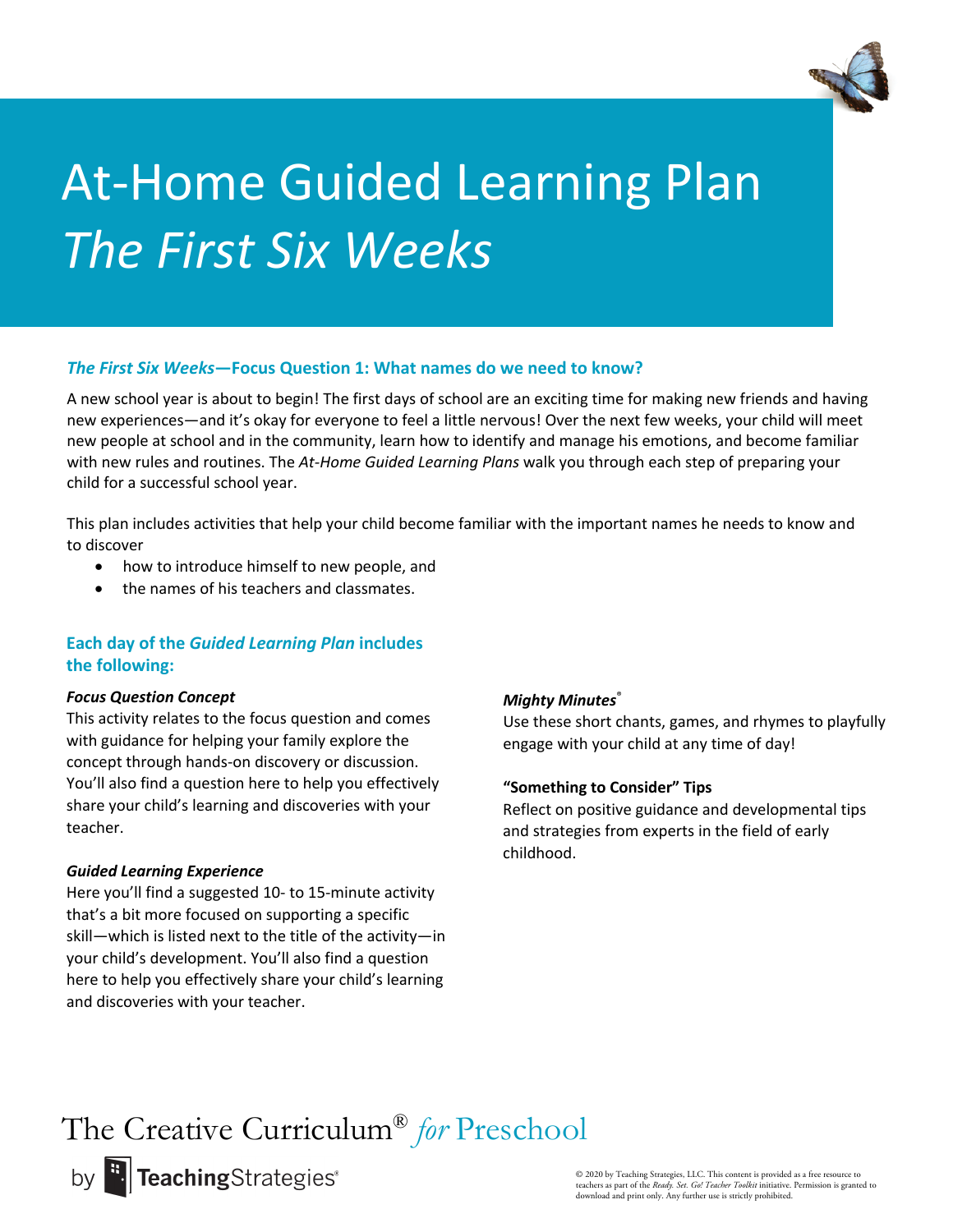**Focus Question 1: Day 1**

## What names do we need to know?

#### **Sharing Our Name With Others**

- Talk with your child about his new class and the people he will meet. *At the beginning of a new school year, there are new teachers and classmates that you will meet. I'm sure they are excited to get to know you!*
- Explain to your child the importance of learning someone's name. Show your child ways that he can introduce himself to others. *It's important to learn your teachers' and classmates' names so we know who they are*. *When you meet someone at school, you can say, "Hi, my name is Caleb! What's your name?*"
- Invite your child to practice introducing himself to you and other family members. If possible, review a list of names of the children and teachers in your child's classroom for him to become familiar with.
	- $\star$  Record a video or audio clip of your child introducing himself to share with his teacher.

## *Guided Learning Experience*

#### **Knowing Our Friends**—*Identifies and names letters*

- Talk with your child about special friends or family members. Write each person's name on a slip of paper.
- Choose a name card and identify each letter with your child.
- Sing the following song to the tune of "Bingo" and incorporate the chosen name:

I have a friend whose name is \_\_\_\_\_ We have fun together! We like to laugh and play, We like to laugh and play, We like to laugh and play, We love spending time together!

 $\star$  What letters did your child name throughout the activity?

## *Mighty Minutes*®

## **Hello Around the World**—*Forms relationships with adults*

1. Sing the following to the tune of "The Farmer in the Dell."

> In [French] we say [bonjour]. In [French] we say [bonjour]. Let's say hello around the world! In [French] we say [bonjour].

2. Repeat the song using additional languages, e.g., Spanish/hola, English/hello, German/guten tag, Chinese/nıˇ haˇo, and Italian/ciao.

#### **Something to consider**

Think about setting up specific areas in your home where your child can read, play with toys, engage in pretend play, and create art. These simple-to-make areas can replicate areas in the classroom and offer endless opportunities for your child to participate in activities that support their development and learning. Consider placing simple art materials near your kitchen table, a book basket near a comfy couch, and clothes for pretend play in your child's room or play area.

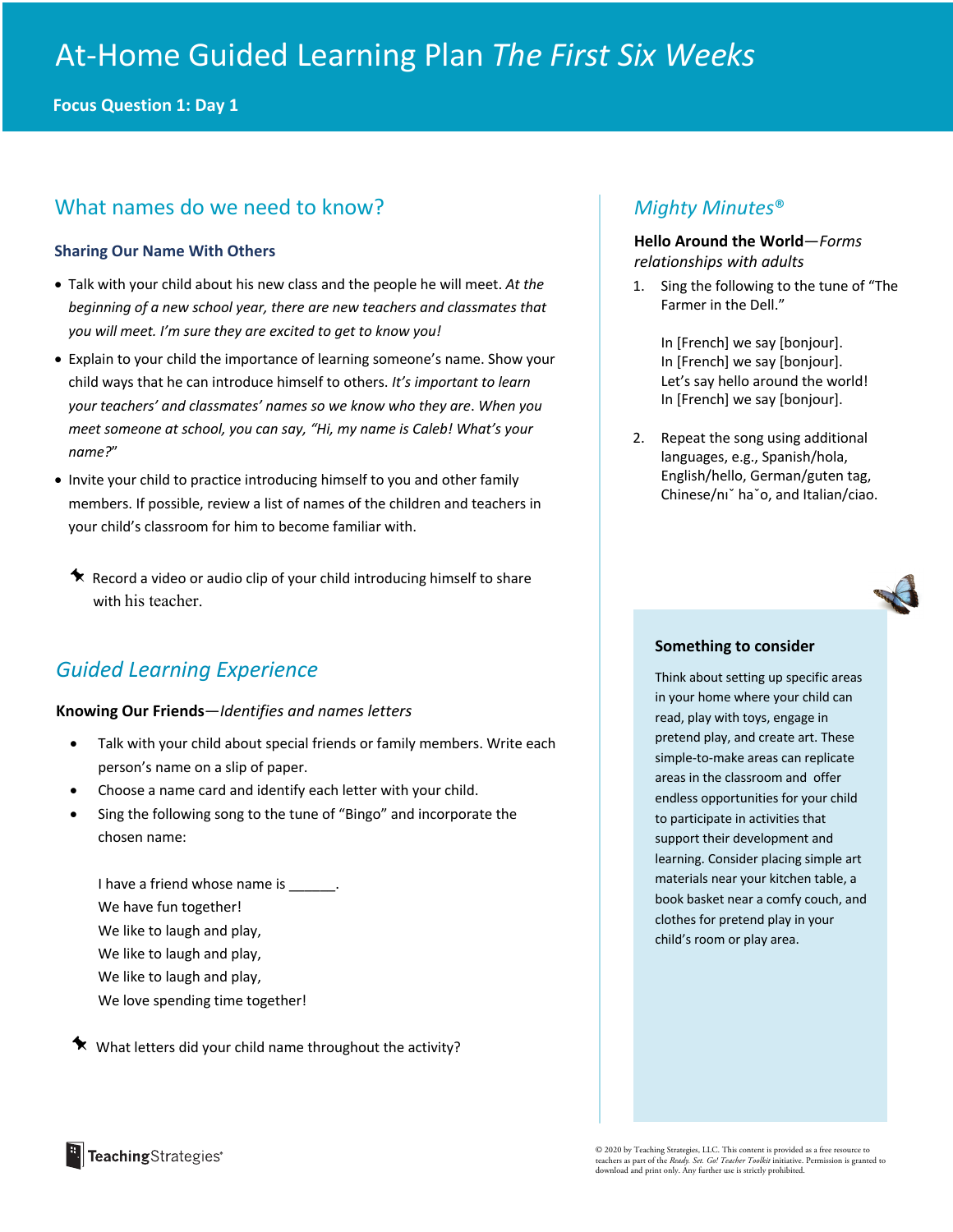**Focus Question 1: Day 2**

## What names do we need to know?

#### **Finding Our Names at Home**

- Create a few name cards or labels with your child's name clearly printed on them. Ask your child to label special items around your home, e.g., a bedroom or closet door, toy bin, or favorite cup.
- Invite your child to make some of her own name cards as well using a notecard or small piece of paper. Talk about the letters in her name as you write it together. *You wrote the letter* C *on the card.* Carla *starts with the letter* C*! What letter should we write next?*

 $\blacklozenge$  What letters was your child able to write or identify on her name card?

## *Guided Learning Experience*

## **How Many in the Cup?**—*Understands quantities*

- Show your child a container with small items such as crayons, blocks, or cars and different-sized cups. Wonder aloud about how many items could fit in a cup. *Look at all of these cars. I wonder how many will fit in the cup.*
- Show your child one cup and ask her to predict how many items will fit in the cup. Then invite her to fill the cup with the items and count how many fit to see if her prediction was correct.
- Continue the activity using a different-sized cup.
	- $\star$  How did your child count the number of objects inside the cup?

## *Mighty Minutes*®

#### **Choose the Moves***–Travels*

1. Sing the following to the tune of "Bingo" to help your child prepare for a new routine e.g., going to the kitchen to get ready for lunch, going to the car to leave for school.

It's time to go to [your room] now. To get [ready for bed]. Will you [skip] or [hop]? Will you [jump] or [stomp]? Will you [walk] or [trot]? Let's see the moves you know!

2. Invite your child to choose a movement and, together, move that way to get ready for the routine.



#### **Something to consider**

Finding time to support your child's learning can often be challenging due to hectic work schedules and other life circumstances. Consider incorporating the ideas shared here during times of day you regularly interact with your child, such as mealtimes, bath time, and bedtime. Flexibility is important and to be expected. Do not feel limited to completing activities during typical school-day hours. Activities can be completed in the evenings after work or on the weekends. Just do whatever works best for you and your child.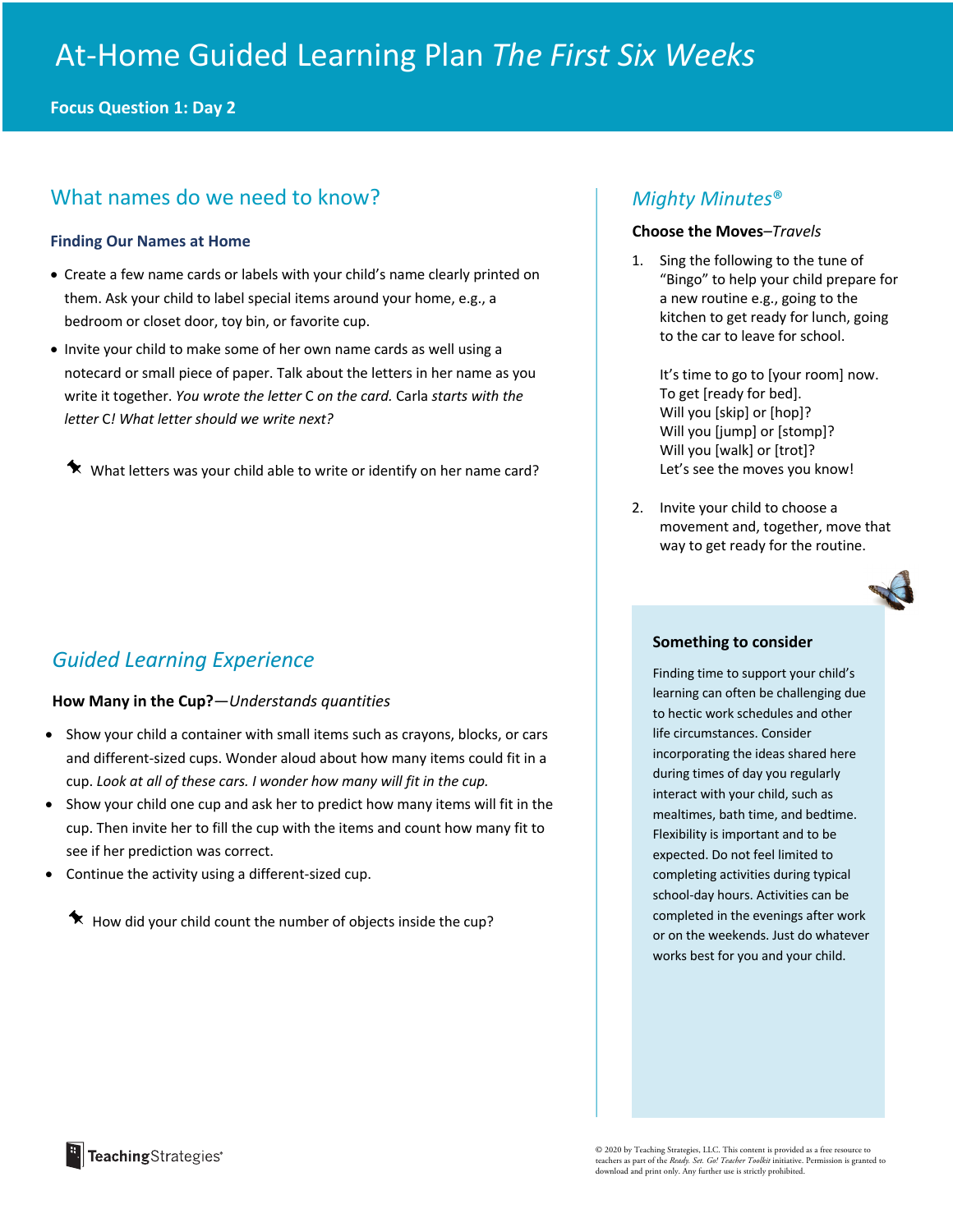**Focus Question 1: Day 3**

## What names do we need to know?

#### **Family Names**

- Look through several family photos with your child.
- Talk about the names and nicknames of the people in the photos. *Who is that in the photo? Yes, that's Pop Pop. Did you know Pop Pop's name is Roderick? Pop Pop is his nickname. Do you know anyone else with a nickname?*
- Continue looking at family photos for as long as your child is interested.
	- $\star$  Share your child's favorite family photo with your teacher and let her know who is in the photo.

## *Guided Learning Experience*

## **Morning Conversations**—*Engages in conversations*

- As part of your morning routine, create a plan with your child about what you will do together today.
- Ask your child questions about what she would like to play, learn, and explore during the day. *What would you like to read about today? What should we do outside? What would you like to play? Let's write it down!*
- Review the plan throughout the day and add to or change the activities.

 $\star$  How did your child engage with you in a conversation?

## *Mighty Minutes*®

## **Welcome, Friends***—Forms relationships with adults*

1. With your child, chant or sing the following song to the tune of "Oh My Darling, Clementine" when welcoming someone to your home or greeting family members in the morning or evening.

Welcome [Nana], welcome [Nana]. Welcome to our home today. We are glad to spend time together to [talk, sing, and play.]

2. Change the last line of the song to incorporate activities you will do with the guest.



#### **Something to consider**

Engaging your child in meaningful learning experiences does not require a lot of materials. You can easily support your child's development and learning by using items you already have at home! Many of the activities included in these daily plans require simple materials such as balls, books, containers, and common toys. If you don't have a specific item included in an activity, you can swap out a material for something you do have. For example, you might use a beach ball instead of a foam ball, food storage containers instead of water play cups, and markers instead of crayons.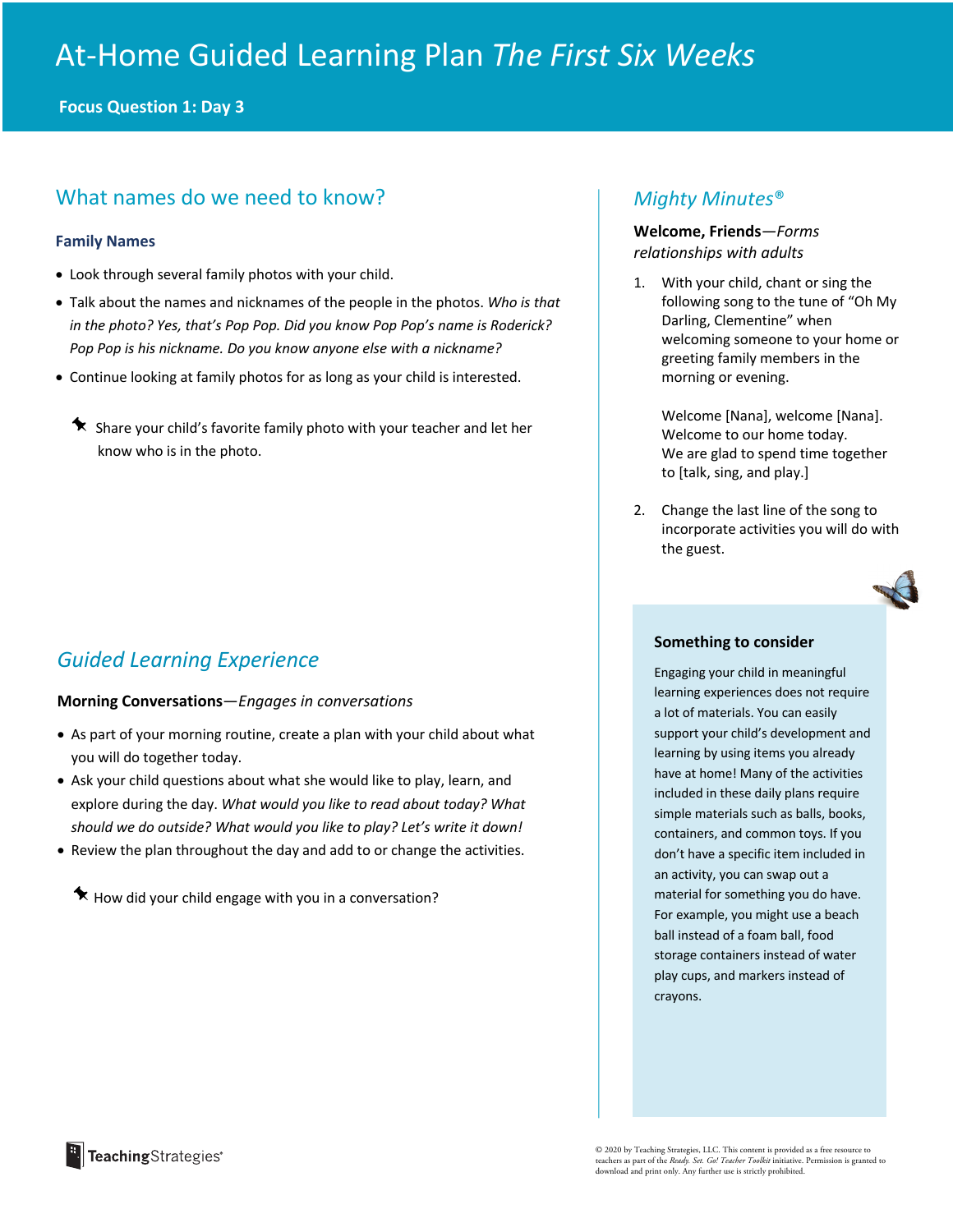**Focus Question 1: Day 4**

## What names do we need to know?

#### **Names of Interesting Things at Home**

- Go on a "hunt" for interesting items that your child may not be not familiar with in your home, e.g., a lemon press, watering can, coaster, or toothpick.
- Show your child the item and ask, *What do you think this is?* and *What do you think we can use this for?*
- Talk with your child about how the item is used. *This item is a lemon press. When we put a lemon inside the press and squeeze, the juice comes out of these holes. Do you want to try to squeeze it?*

 $\bigstar$  Share a few items you discussed with your child's teacher.

## *Guided Learning Experience*

#### **Ways to Travel**—*Travels*

- In a large open area, invite your child to explore different body movements.
- Encourage your child to imagine how objects and animals move and to copy the movements. *What animal do you want to move like? A snail? Let's move slowly like a snail. We can slide our feet instead of walking.*
- Continue the activity, encouraging your child to move in different ways, such as in different directions and at different speeds.

 $\star$  How did your child move his body throughout the activity?

## *Mighty Minutes*®

**Musical Patterns***—Recognizes and understands patterns*

- 1. Invite your child to pat his lap or clap along with you.
- 2. Clap or pat together in simple repeating patterns, e.g., loud and soft or fast and slow.
- 3. Encourage your child to extend the patterns to make them more complex, e.g., fast, fast, slow, slow.

#### **Something to consider**

As your child begins a new school year, it's important to build a strong relationship with his teacher and determine the best ways to communicate. This partnership benefits you and also helps the teacher know how to best support your child's learning. Writing a short note, sharing a photo or video, or hopping on a quick call are just a few effective methods to keep the lines of communication open. Throughout these plans you will find suggestions for easy ways you share your child's learning and support your relationship with his teacher.